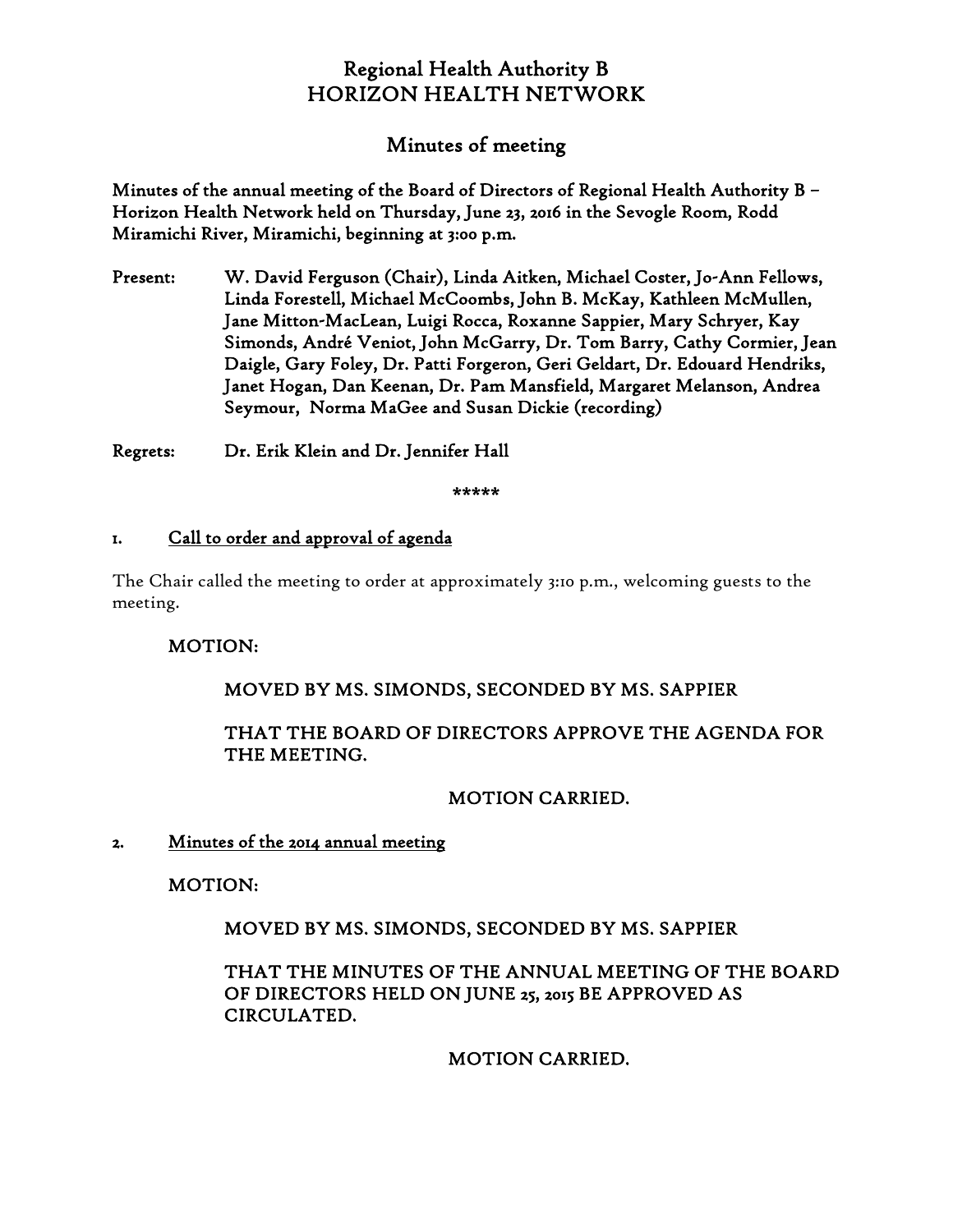\_\_\_\_\_\_\_\_\_\_\_\_\_\_\_\_\_\_\_\_\_\_\_\_\_\_\_\_\_\_\_\_\_\_\_\_\_\_\_\_\_\_\_\_\_\_\_

# 3. Presentation of the annual report of the Health Authority

Copies of the 2015-2016 Annual Report of Horizon Health Network were circulated for information, and an electronic copy will be available on the organization's website for public viewing. This document provided highlights of the organization's successes for the past year.

# 4. Report of the Regional Professional Advisory Committee

In highlighting her report as chair of the Regional Professional Advisory Committee, Cathy Cormier explained that the Committee was comprised of 14 different professions from across Horizon. She expressed appreciation for the opportunity to Chair the Committee over the last two years.

# 5. Report of the Regional Medical Advisory Committee

Dr. Barry, Chair of the Regional Medical Advisory Committee, presented the Committee's report which highlighted a number of achievements over the past year. He expressed appreciation to the Board, the CEO and other members of the senior leadership team for support over the past years.

### 6. Report of the Treasurer

Treasurer, Mr. McCoombs, reported that Horizon Health Network ended its 2015–2016 fiscal year with a small surplus on regular operations on revenues of \$1.138 billion.

He added that Horizon continues to meet its objectives thanks to the efforts of all the physicians, staff, partners, volunteers and Board of Directors who help the organization achieve its overall financial success.

### 7. Report of auditors

The audited financial statements of Regional Health Authority B – Horizon Health Network for the year ended March 31, 2016 were provided to the meeting. Mr. Keenan explained that the statements were approved by the Board of Directors on June 7 and are provided to the meeting at this time for information.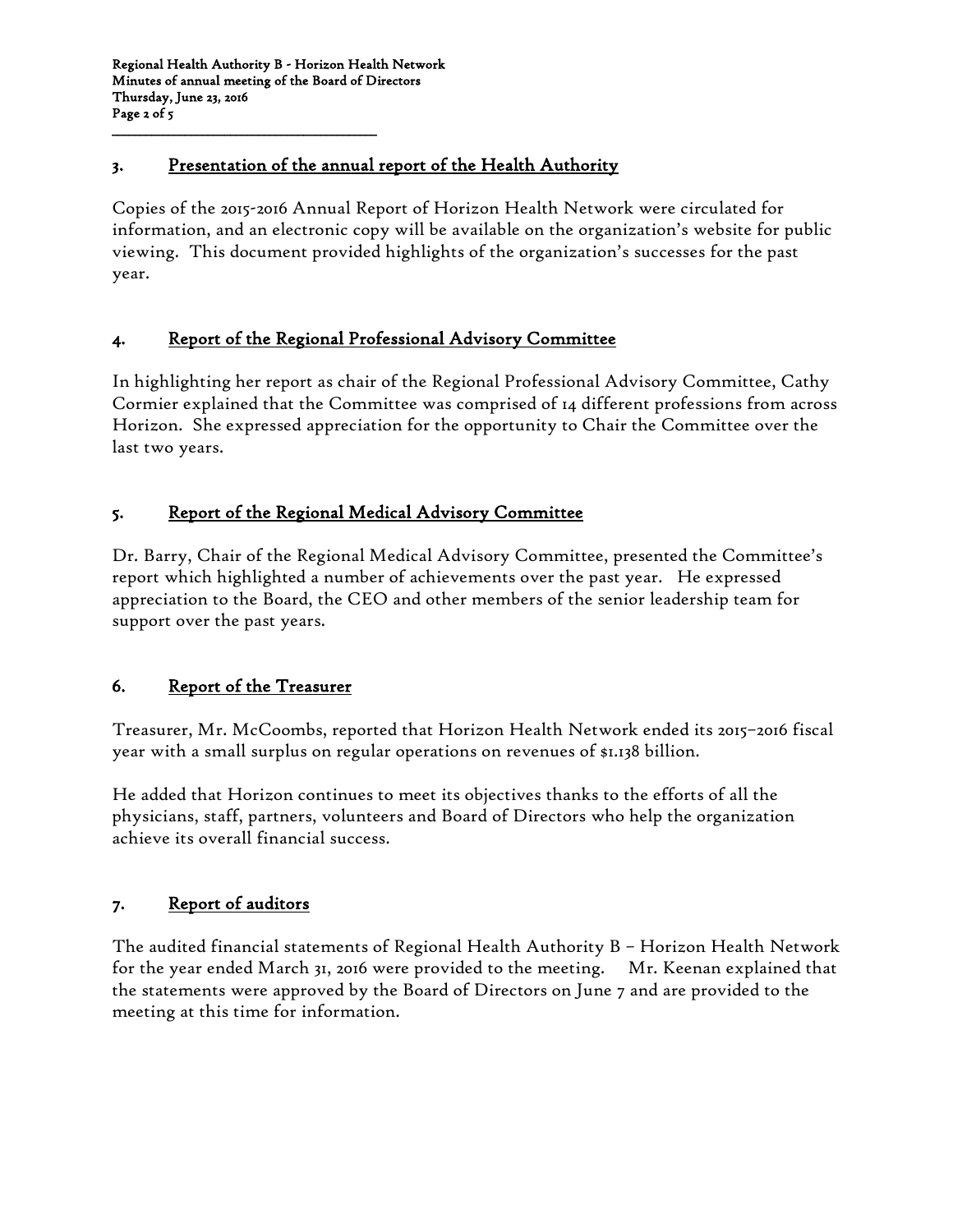Regional Health Authority B - Horizon Health Network Minutes of annual meeting of the Board of Directors Thursday, June 23, 2016 Page 3 of 5

#### 8. Report of Nominating Committee

\_\_\_\_\_\_\_\_\_\_\_\_\_\_\_\_\_\_\_\_\_\_\_\_\_\_\_\_\_\_\_\_\_\_\_\_\_\_\_\_\_\_\_\_\_\_\_

Governance, Nominating and Planning Committee Chair, Ms. Mitton-MacLean, explained that the Committee discussed its role as the Nominating Committee for the Board at its May 18 meeting.

She explained that the terms of all current board members expire at this meeting and therefore no slate of officers, committee chairs or members can be recommended at this time. Recommendations for officers, committee chairs, and committee membership will be made to a special meeting of the Board of Directors at a date to be announced.

#### 8.1 Appointments to Regional Professional Advisory Committee

Membership:

### MOTION:

### MOVED BY MS. MITTON-MACLEAN, SECONDED BY MR. COSTER

### THAT THE FOLLOWING MEMBERS BE APPOINTED TO THE REGIONAL PROFESSIONAL ADVISORY COMMITTEE FOR A THREE-YEAR TERM TO EXPIRE AT THE ANNUAL MEETING IN JUNE 2019:

MARY ANNE HOGAN, NURSE PRACTITIONER DR. BRIDGETT TUTSCHKA, PHYSICIAN TARA MANN, PHYSIOTHERAPIST GREG SHAW, MEDICAL LABORATORY TECHNOLOGIST DOUG DOUCETTE, PHARMACIST SUSAN MOREHOUSE, PSYCHOLOGIST

#### MOTION CARRIED.

8.2 Chair:

### MOTION:

### MOVED BY MS.MITTON-MACLEAN, SECONDED BY MR. COSTER

### THAT DOUGLAS DOUCETTE BE APPOINTED CHAIRPERSON OF THE REGIONAL PROFESSIONAL ADVISORY COMMITTEE, TO EXPIRE AT THE ANNUAL MEETING IN JUNE 2018.

#### MOTION CARRIED.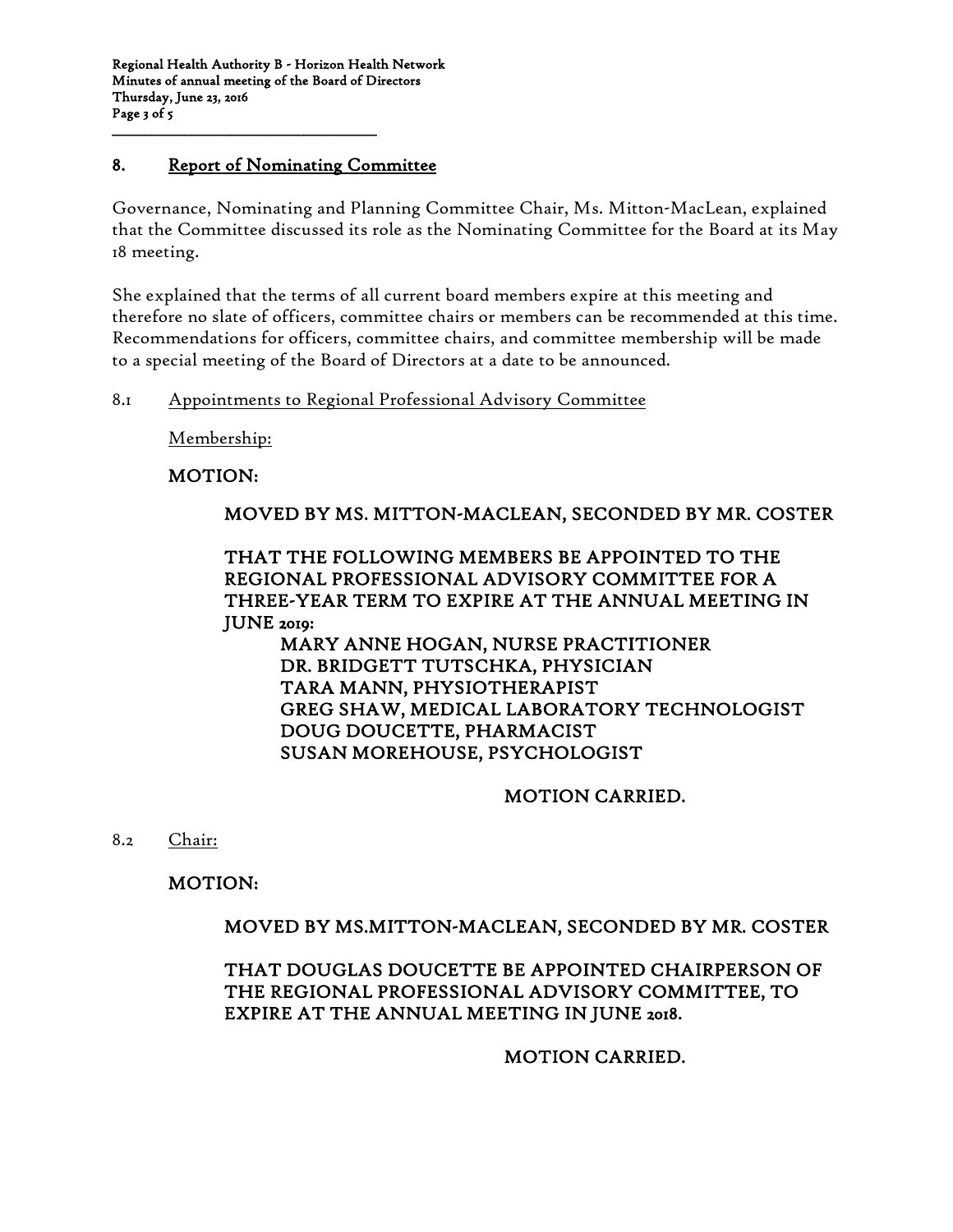Vice Chair:

\_\_\_\_\_\_\_\_\_\_\_\_\_\_\_\_\_\_\_\_\_\_\_\_\_\_\_\_\_\_\_\_\_\_\_\_\_\_\_\_\_\_\_\_\_\_\_

#### MOTION:

#### MOVED BY MS. MITTON-MACLEAN, SECONDED BY MS. SIMONDS

### THAT COURTNEY BUDGELL BE NAMED VICE-CHAIRPERSON OF THE REGIONAL PROFESSIONAL ADVISORY COMMITTEE TO EXPIRE AT THE ANNUAL MEETING IN JUNE 2018.

#### MOTION CARRIED.

#### 8.3 Appointments to Regional Medical Advisory Committee

#### MOTION:

### MOVED BY MS. MITTON-MACLEAN, SECONDED BY MS. SIMONDS

#### THAT THE FOLLOWING SLATE OF MEMBERS BE APPOINTED TO THE REGIONAL MEDICAL ADVISORY COMMITTEE FOR THREE-YEAR TERMS TO EXPIRE AT THE ANNUAL MEETING IN JUNE 2019:

#### DR. KHALID AL-SHARIEF, UPPER RIVER VALLEY DR. MARGOT BURNELL, SAINT JOHN DR. BILL MARTIN, MIRAMICHI

#### MOTION CARRIED.

#### 9. Appointment of Auditors

Mr. McCoombs, Treasurer, explained that at the November 27, 2008 meeting of the Board of Directors, a motion was passed to request that KPMG provide audited consolidated financial statements for Regional Health Authority B, as they were the auditing firm for three out of the four former health authorities.

The Bylaws of the organization require that the auditors be reappointed on an annual basis, and the following was approved at the June 2015 Finance, Audit and Resource Committee meeting for recommendation to the Annual Meeting.